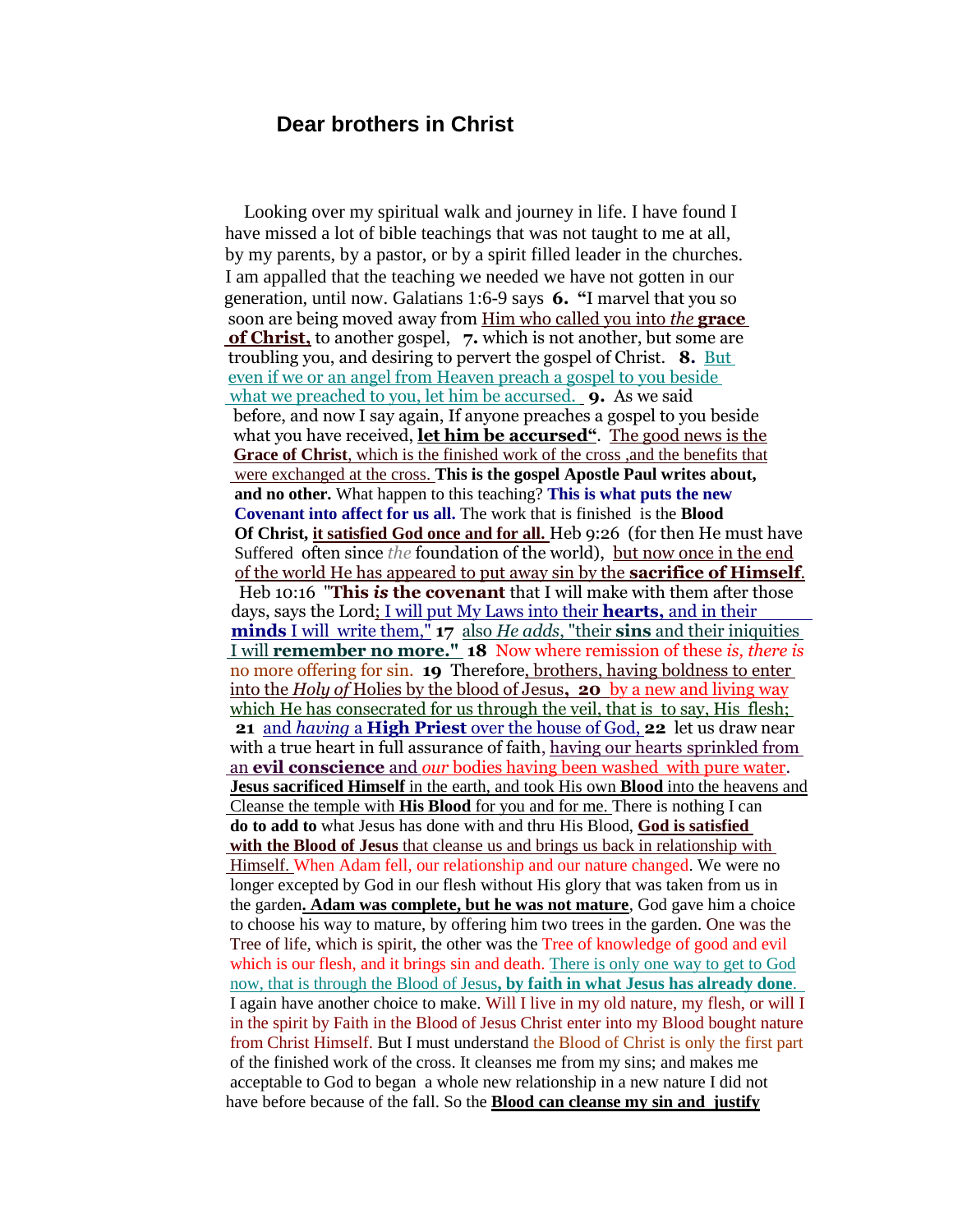**me before God. But the Blood could not change my nature** it could only cleanse me. Jesus was not finished when He shed His Blood. It was the beginning of the process of the finished works of the cross. **It took the cross itself** to take away My sinful nature, and to deal with who I was, and make me who I am. Hallelujah!!! So what I used to do in my old nature, which was sin against God, was covered and taken away by the Blood of Jesus Christ, **by faith in what He did for me**. But my old nature, my flesh, my mind, my will, was dealt with on the cross. **In all rights The cross delivered me from me**. **Yes we need the Blood for our atonement**, But **we need the cross for our deliverance**, **Rom 6:7** For he who died has been justified from sin. **8** But if we died with Christ, we believe that we shall also live with Him, **9** knowing that when Christ was raised from *the* dead, He dies no more; death no longer has dominion over Him. **10** For in that He died, He died to sin once; but in that He lives, He lives to God. **11** Likewise count yourselves also to be truly dead to sin, **but alive to God thru Jesus Christ our Lord.** So I have the Blood and cross, but in order for me to be completely changed I need the process of the death, burial ,and resurrection of Christ manifesting in me. Which does not come over night, it is a process that can take a life time and some people never step into it. **Hebrews chapter 4** talks about a day of rest for the saints of God today. **Heb 4:1** Therefore, **a promise** being left **to enter into His rest,** let us fear lest any of you should seem to come short of it**. 2** For also we have had the gospel preached, as well as them. But the Word *preached* did not profit them, not being mixed with faith in those who heard *it***.** 3 **For we who have believed do enter into the rest,** as He said, "I have sworn in My wrath that they should not enter into My rest;" although the works were finished from the foundation of the world.

 **4** For He spoke in a certain place of the seventh *day* in this way: "And God rested the seventh day from all His works." **5** And in this place again, "They shall not enter into My rest." **6 Since then it remains that some must enter into it,** and since they to whom it was first preached did not enter in **because of unbelief**, **7** He again marks out a **certain day,** saying in David, **"Today," (after so long a time).** Even as it is said, "**Today,** if you will hear His voice, harden not your hearts." **8** For if Joshua had given them rest, then He would not afterward **have spoken of another day. 9 So then there remains a rest to the people of God. 10 For he who has entered into his rest, he also has ceased from his own works, as God** *did* **from His. 11 Therefore let us labor to enter into that rest, lest anyone fall after the same example of unbelief.** Apostle Paul writes in Hebrews Chapter 4 Therefore, a promise being left to enter into His rest, let us fear lest any of you should seem to come short of it. I do not want to fall short of **the dimension Christ died for**. The writer says Fear lest any one of us come short of entering in that rest. **There are three dimensions to the temple of God** in the old Testament, which is a shadow of Christ and things to come. The outer court deals with Brass, which **represents repentance**, some of us know that. The inter court deals with wood and gold, man and God working together, man learning Gods ways and worship Godward not manward. **This second dimension is where we are in this generation.** We love working with God, we love lighting the candles and making the showbread, and showing off our giftings in front of large crowds. We have been in the second dimension so long that we don't believe there is another dimension outside the one we are operating in right now. **This is a disaster**, we should fear lest we seem to come Short of entering into the next dimension, **The Holy of Holies**, my God this is